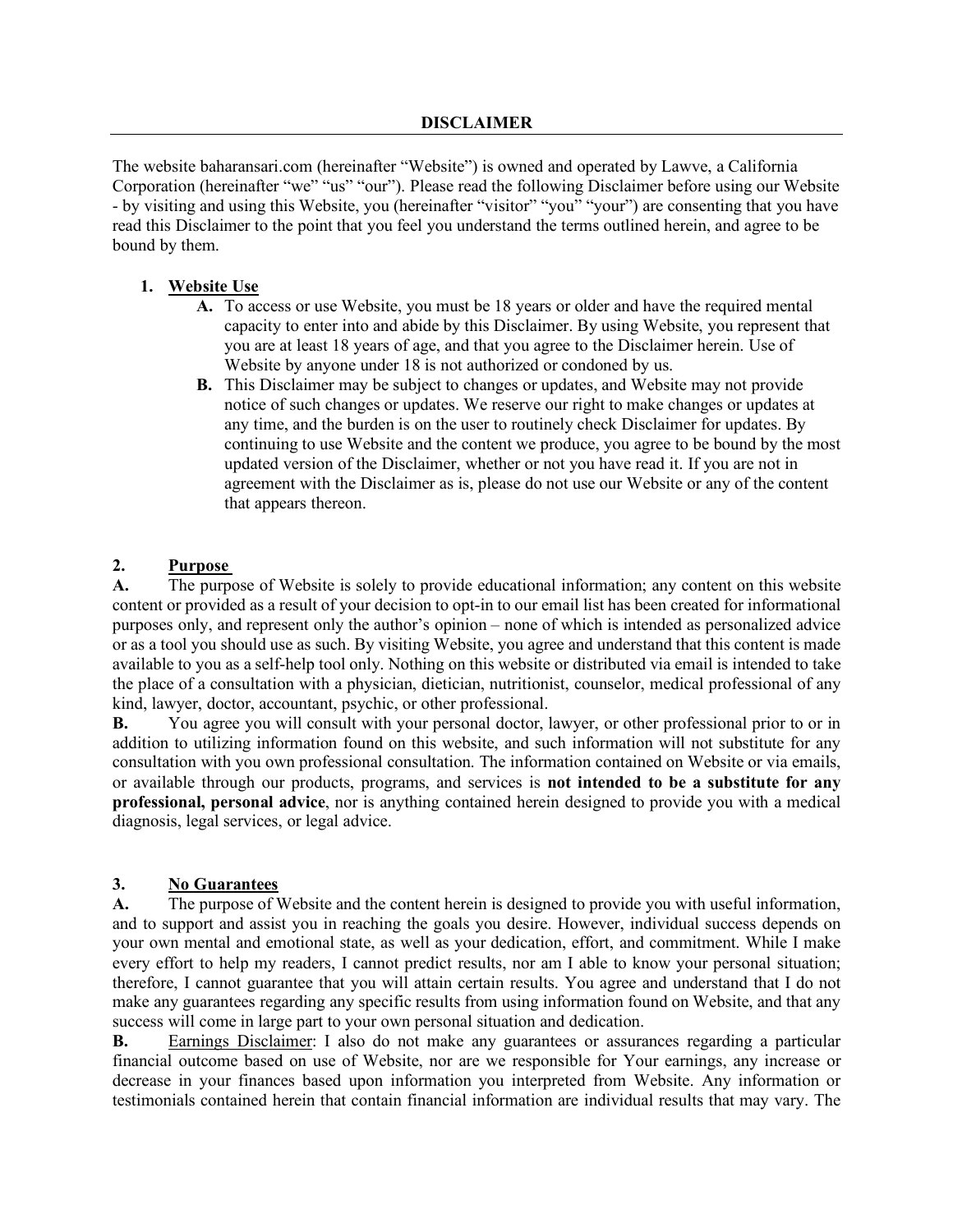decision to use or implement any information contained on Website is solely your own, and you agree we are not responsible for any financial outcomes.

### **4. Not Legal Advice**

**.** While Bahar Ansari is a California Licensed Attorney and maintains an active license to practice law in California, you understand and agree that nothing on website or in any content distributed via email or social media is intended as legal advice, nor is Bahar Ansari acting in her capacity as a lawyer herein or acting as your lawyer in any capacity. This website is intended to provide coaching and/or consulting information only; nothing herein is to constitute legal advice, and no attorney-client relationship is created by you reading or implanting information contained herein. You agree that should you be in need of California legal advice, you will contact Bahar Ansari directly in that capacity, and will not take any information contained herein as such.

# **5. Voluntary Participation**

**A.** By choosing to visit this site and read the information provided, you understand and agree that you are voluntarily choosing to read, implement and/or participate in the use of Website and any information contained herein, and are solely responsible for any outcomes or results (positive or negative.) We cannot be responsible for any action you may choose to take regarding the information provided, and you acknowledge and agree that we are not responsible nor liable to you should you sustain any financial harm, physical injuries or any negative ramifications. The information contained on Website is intended as general information only; we cannot know your individual situation, and do not claim to know what may or may not work for your personal situation. As such, you agree that any decisions you make to implement or follow anything you find on Website are wholly your own.

# **6. Limitation of Liability**

**A.** You understand and agree that your participation in using our website and/or adding yourself to our email list is wholly voluntary, and you are solely and personally responsible for your actions, choices, and any results therein. You understand there are sometimes unknown risks and circumstances that may arise during or following use of our Website or products, that cannot be foreseen or anticipated, but may influence or affect your business or you as an individual. You understand and agree that any suggestion or recommendation of a product, service, coach, or otherwise through our Website is purely information – any decision to act upon these suggestions is to be taken by you, at your own risk, without any liability on the part of Lawve. You agree to accept all risks herein.

**B.** Your use of this Website constitutes an agreement and acceptance that you will absolve Bahar Ansari/Lawve as well anyone acting as an agent, consultant, affiliate, guest blogger, joint venture partner, employee, staff, team member, or anyone affiliated with Us in any way of any liability for any loss, damage, injury, or litigation that you or any other person may incur from direct or indirect use of the information, content, or products found on our Website or via materials requested through email.

**C.** You understand and agree that We are not to be held liable for any type of direct or indirect damages arising out of your use of our Website, any information contained herein, or any products or services purchased therefrom, including but not limited to general, specific, incidental, consequential, punitive, or special damages. You also agree that we are not liable or responsible in any way for any loss incurred by you or your business, including revenues, clients, business, goodwill, income, anticipated income, predicted income, sales numbers, loss of a sale, data, nor any computer failure, computer virus obtained by use of our Website, technical glitch or failure, defect or delay, or any other similar issue. You agree that your decision to use our Website is wholly at your own risk and voluntarily chosen by you, and any ramifications resulting therefrom are yours alone.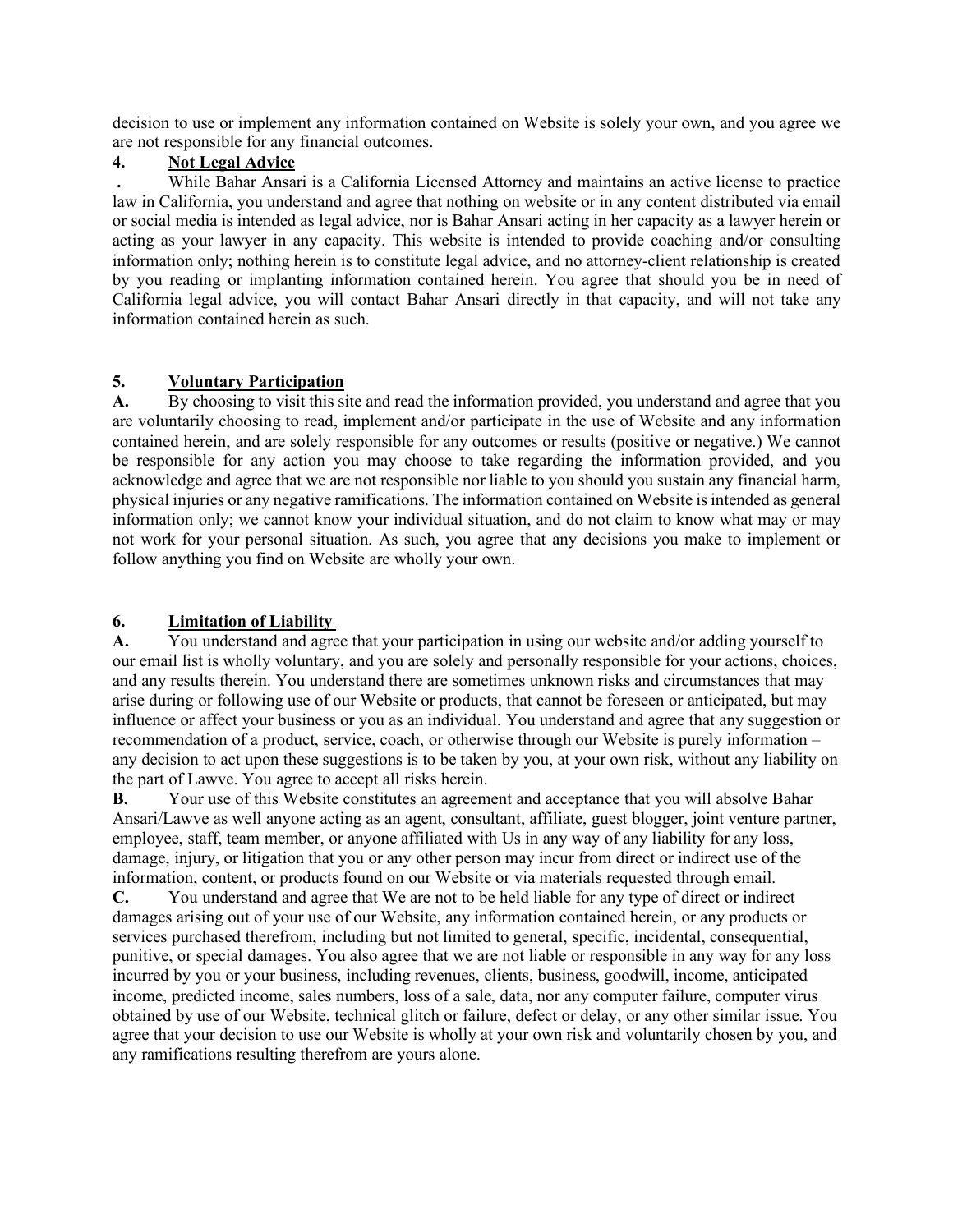### **7. Indemnification**

**A.** You agree at all times to defend, fully indemnify and hold harmless Lawve and any affiliates, agents, team members or other party associated with it from any causes of action, damages, losses, costs, expenses incurred as a result of your use of our Website or any products or services contained therein, as well as any third party claims of any kind (including attorney's fees) arising from your actions in relation to our Website or any breach by you of any such conditions outlined herein. Should we be required to defend ourselves in any action directly or indirectly involving you, or an action where we decide your participation or assistance would benefit our defense, you agree to participate and provide any evidence, documents, testimony, or other information deemed useful by us, free of charge.

**B.** We will attempt to monitor comments and posts made by third parties and users as often as possible. Should you, as a user of our Website, see anything objectionable or offensive posted by a third party, you agree to (1) notify us of the material, and (2) agree not to take any action against us based upon the content posted by the third party. You understand we cannot be responsible for material posted by a user without our control, and agree to release us of any and all claims arising therefrom.

**C.** Should you choose to utilize information offered on our website, whether free or for purchase, you understand that we are not liable to any party, for any damages – whether direct, indirect, consequential, foreseeable, incidental or otherwise – stemming or perceived to stem from use of or reliance upon any information contained or found on our Website, or from products or services purchased therefrom. You also understand and agree that we are not liable for any damages incurring as a result of your reliance or use of information on our Website written by a third party, whether endorsed or not by us, and you agree to release us from any and all claims stemming from, or perceived to stem from, reliance on information contained on our Website.

# **8. Accuracy**

**A.** Although we have spent considerable time and effort in creating the products on baharansari.com and the content provided herein, you understand and acknowledge that we are not responsible nor liable for any errors, omissions, or liability as a result of any loss or damages incurred as a direct or indirect result of your use of Website content or our products. You also understand there may be inadvertent typographical errors or inaccuracies. By your use of this website, you acknowledge and understand this information, and agree you have chosen/will choose to utilize our Website and/or our products voluntarily. You agree that we are not responsible for the accuracy of our Website, or for any errors or omissions that may occur on the site or in our products.

**B.** You understand your obligation to provide only authentic, accurate information to us, including your name, email address, and payment information, should you choose to purchase a product. You understand and agree that should any information provided prove inaccurate, and any issues or damages arise from your giving us false or inaccurate information, you may be liable for any subsequent damages that occur as a result.

### **9. Testimonials**

**A.** Website may feature testimonials from clients in order to provide readers with additional comments from others' experiences with Website, Lawve, and products or services offered. While all information, photos, and quotes used are from actual clients, sharing their real, honest opinions of our website and services, these testimonials are not to be considered as a guarantee that current or future clients will experience the same results, or a guarantee that all clients will have the same experience. You understand and agree that by reading a featured testimonial on our Website, you do not expect the same results, and understand this information is not a guarantee.